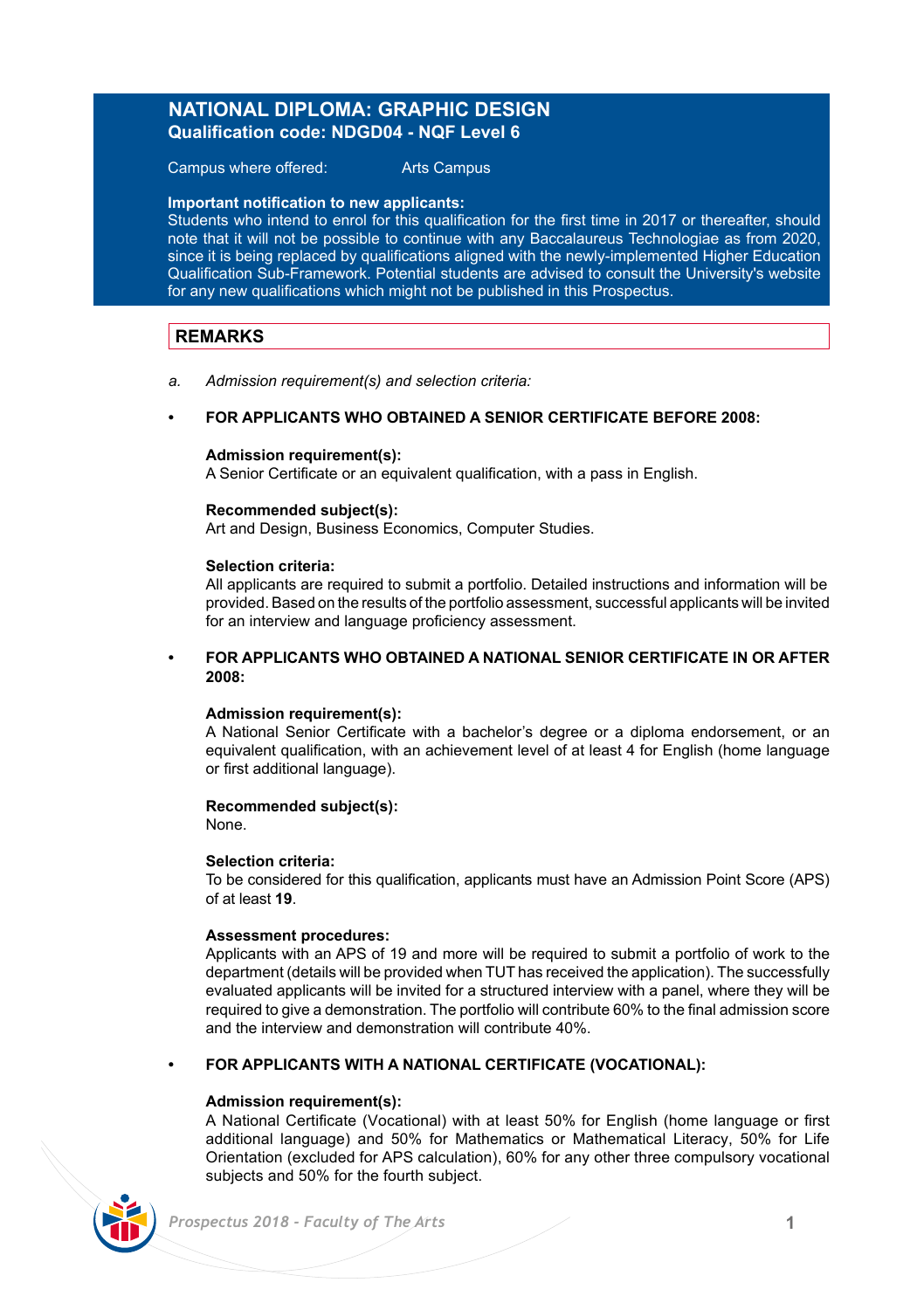## **Selection criteria:**

To be considered for this qualification, applicants must have an Admission Point Score (APS) of at least **27**.

- *b. Minimum duration:* Three years.
- *c. Presentation:*  Day classes.
- *d. Intake for the qualification:* January only.
- *e. Exclusion and readmission:* See Chapter 2 of Students' Rules and Regulations.
- *f. Recognition of Prior Learning (RPL), equivalence and status:* See Chapter 30 of Students' Rules and Regulations.
- *g. Examination:* At third-year level, student portfolios are evaluated by a panel that includes an external moderator.
- *h. Subject credits:* Subject credits are shown in brackets after each subject.

## **CURRICULUM**

## **FIRST YEAR**

| <b>CODE</b>          | <b>SUBJECT</b>                         | <b>CREDIT</b> | <b>PREREQUISITE SUBJECT(S)</b> |  |
|----------------------|----------------------------------------|---------------|--------------------------------|--|
| CDE110T              | Communication Design I                 | (0,300)       |                                |  |
| DGT110T              | Design Techniques I                    | (0,300)       |                                |  |
| GDD110T              | Graphic Design Drawing I               | (0,200)       |                                |  |
| HAD100B              | History of Art and Design I            | (0, 100)      |                                |  |
| PGD <sub>110</sub> T | Professional Graphic Design Practice I | (0, 100)      |                                |  |
|                      | TOTAL CREDITS FOR THE FIRST YEAR:      | 1.000         |                                |  |

|  | <b>SECOND YEAR</b> |  |
|--|--------------------|--|
|  |                    |  |

| <b>CODE</b>                                                       | <b>SUBJECT</b>                                                                                                                                                            | <b>CREDIT</b>                                          | <b>PREREQUISITE SUBJECT(S)</b>                                                                                                                               |  |
|-------------------------------------------------------------------|---------------------------------------------------------------------------------------------------------------------------------------------------------------------------|--------------------------------------------------------|--------------------------------------------------------------------------------------------------------------------------------------------------------------|--|
| CDE210T<br>DGT210T<br>GDD210T<br><b>HTG210T</b><br><b>PGD210T</b> | <b>Communication Design II</b><br>Design Techniques II<br>Graphic Design Drawing II<br>History and Theory of Graphic Design II<br>Professional Graphic Design Practice II | (0,400)<br>(0,250)<br>(0, 150)<br>(0, 100)<br>(0, 100) | <b>Communication Design I</b><br>Design Techniques I<br>Graphic Design Drawing I<br>History of Art and Design I<br>Professional Graphic Design<br>Practice I |  |
|                                                                   |                                                                                                                                                                           |                                                        |                                                                                                                                                              |  |

TOTAL CREDITS FOR THE SECOND YEAR: **1,000**

| THIRD YEAR                    |                                                                                               |                                |                                                                                     |  |
|-------------------------------|-----------------------------------------------------------------------------------------------|--------------------------------|-------------------------------------------------------------------------------------|--|
| <b>CODE</b>                   | <b>SUBJECT</b>                                                                                | <b>CREDIT</b>                  | <b>PREREQUISITE SUBJECT(S)</b>                                                      |  |
| CDE310T<br>DGT310T<br>GDD310T | <b>Communication Design III</b><br>Design Techniques III<br><b>Graphic Design Drawing III</b> | (0,500)<br>(0.200)<br>(0, 100) | <b>Communication Design II</b><br>Design Techniques II<br>Graphic Design Drawing II |  |

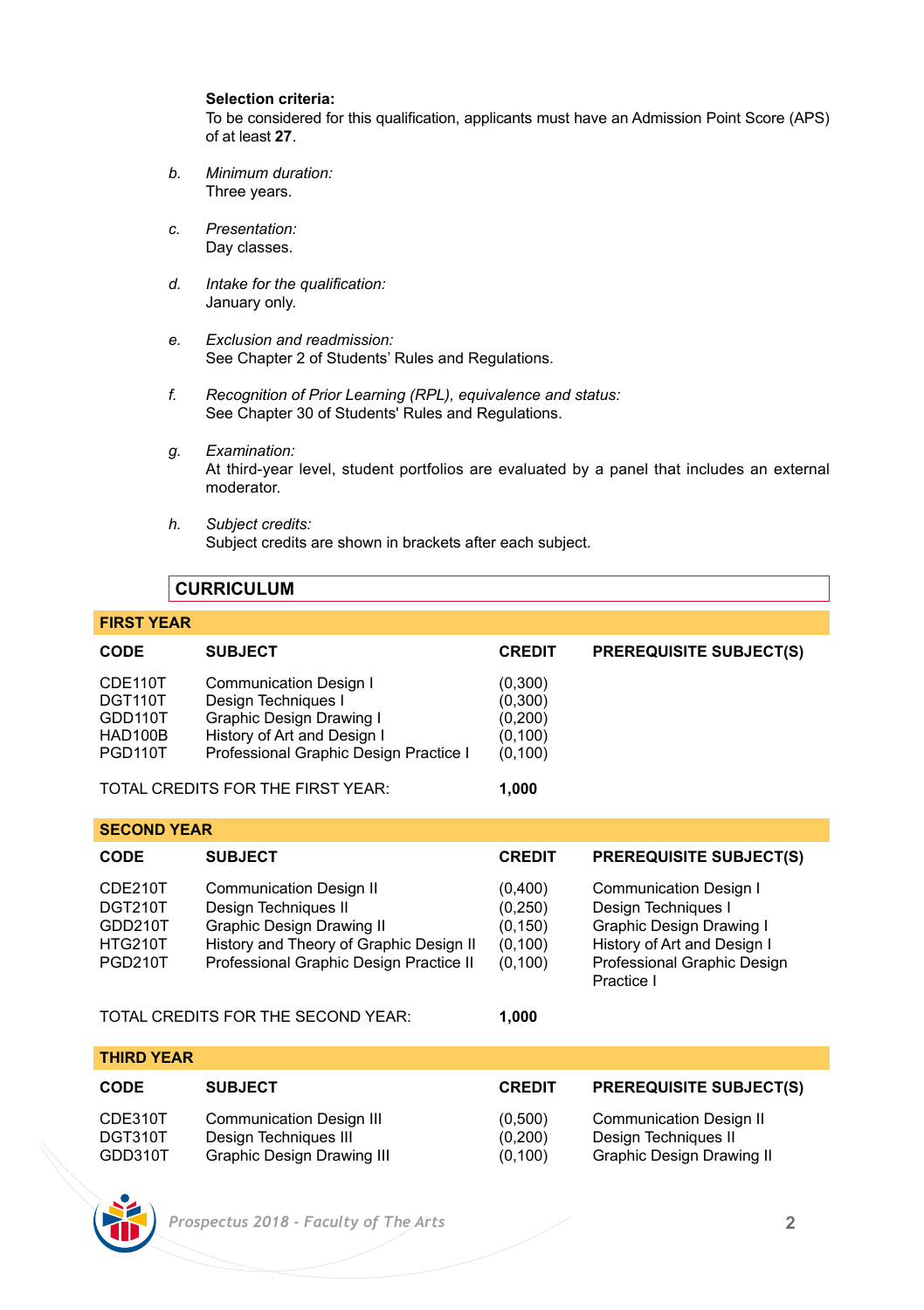| HTG310T | History and Theory of Graphic Design III | (0.100) | History and Theory of Graphic<br>Desian II |
|---------|------------------------------------------|---------|--------------------------------------------|
| PGD310T | Professional Graphic Design Practice III | (0.100) | Professional Graphic Design<br>Practice II |
|         | TOTAL CREDITS FOR THE THIRD YEAR:        | 1.000   |                                            |
|         | TOTAL CREDITS FOR THE QUALIFICATION:     | 3.000   |                                            |

## **SUBJECT INFORMATION (OVERVIEW OF SYLLABUS)**

The syllabus content is subject to change to accommodate industry changes. Please note that a more detailed syllabus is available at the department or in the study guide that is applicable to a particular subject. On 01 September 2017, the syllabus content was defined as follows:

## **COMMUNICATION DESIGN I (CDE110T) PRACTICAL EVALUATION**

### *(Subject custodian: Department of Visual Communication)*

Basic methods of conceptualisation, visualisation and presentation of introductory assignments in graphic design and with the emphasis on visual, problem-solving content. (Total tuition time:  $\pm$  170 hours)

## **COMMUNICATION DESIGN II (CDE210T) PRACTICAL EVALUATION**

### *(Subject custodian: Department of Visual Communication)*

The conceptualisation, visualisation and presentation of broad-based process-related assignments in graphic design and with the emphasis on visual problem-solving content. (Total tuition time: ± 170 hours)

### **COMMUNICATION DESIGN III (CDE310T) PRACTICAL EVALUATION**

## *(Subject custodian: Department of Visual Communication)*

Information is conveyed visually in the most effective way to stimulate the target market and retain its attention, interest, aspirations and eventual response. Comprehensive practical studio projects are set and completed, including real-life assignments by industry. (Total tuition time: ± 170 hours)

### **D**

## **DESIGN TECHNIQUES I (DGT110T) PRACTICAL EVALUATION**

## *(Subject custodian: Department of Visual Communication)*

An introduction to the basic techniques, processes and materials that are necessary to produce communication concepts. (Total tuition time: ± 212 hours)

## **DESIGN TECHNIQUES II (DGT210T) PRACTICAL EVALUATION**

## *(Subject custodian: Department of Visual Communication)*

A study of art illustration in general and of graphic art. The emphasis is placed on practical experimentation with and the production of design-orientated work. Various media and techniques are explored. Illustration and design problems encountered in the major subjects are examined. (Total tuition time: ± 205 hours)

## **DESIGN TECHNIQUES III (DGT310T) PRACTICAL EVALUATION**

## *(Subject custodian: Department of Visual Communication)*

Advanced imaging techniques and reproduction for the final communication concepts involving computers and print, graphic art, illustration and photography. (Total tuition time:  $\pm$  205 hours)

## **G**

## **GRAPHIC DESIGN DRAWING I (GDD110T) PRACTICAL EVALUATION**

*(Subject custodian: Department of Visual Communication)*

Basic creative methods and a study of a wide range of drawn images in various mediums, using observation and imagination, to build a visual vocabulary as source material for communication design. (Total tuition time: ± 68 hours)



**C**